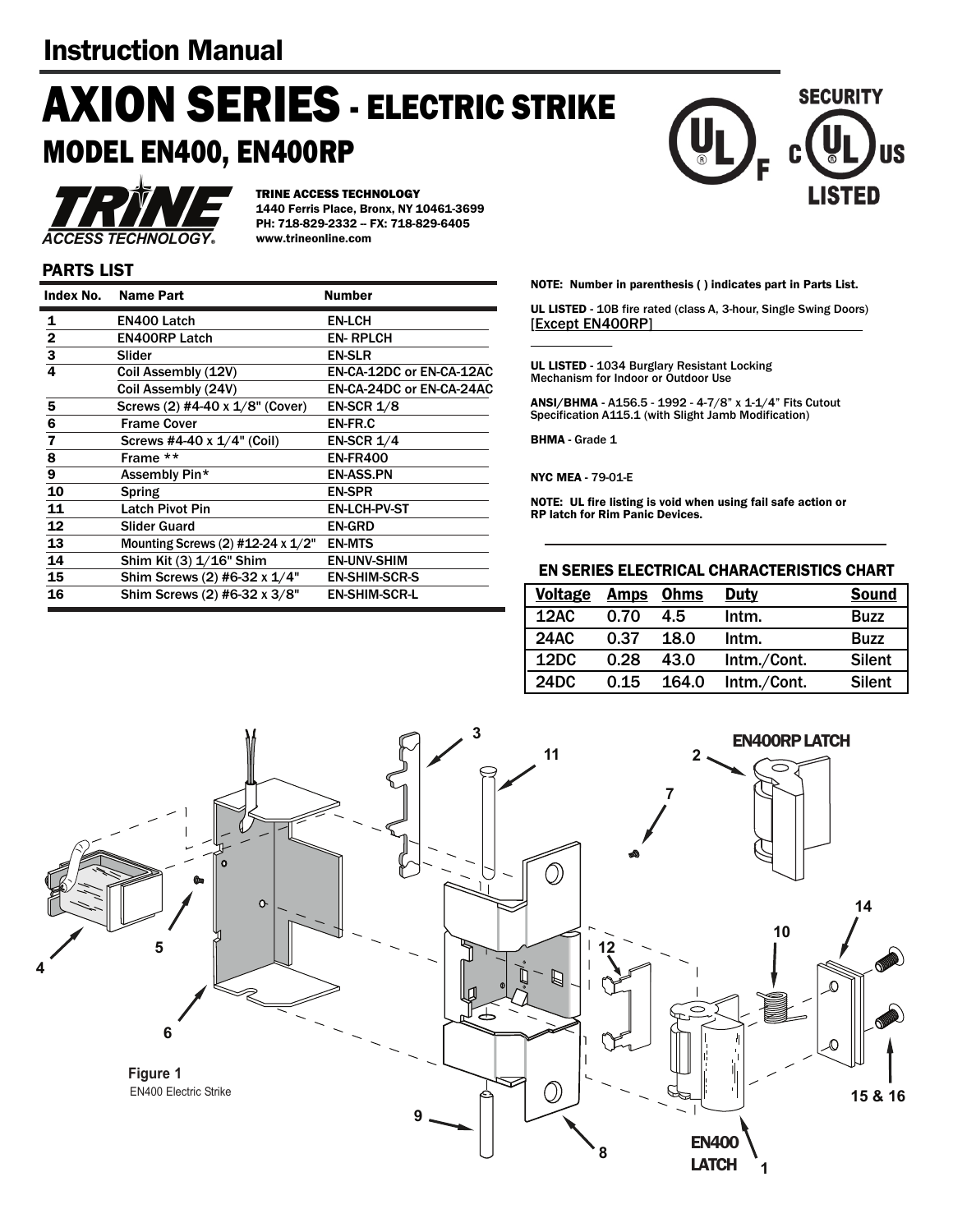#### DOOR HANDING GUIDE



#### HANDING DETERMINATION

Door handing is determined by the position of the hinges, as viewed from the outside of the room or building. If the door hinges are on the left, the door is termed left handed; if the door hinges are on the right, the door is termed right handed. Also a door is either inswinging (opens into the room), or outswinging (opens to the outside of the room).

400 LATCH FOR CYLINDRICAL & MORTISE LOCKS

## LATCH ASSEMBLY

Prepare the Latch for assembly. Position the Latch and Latch Spring as shown and pass the assembly pin through the two parts.

RP LATCH FOR RIM PANIC DEVICES

A SWAP LATCHES

At 5 (Below) you may switch out the standard Cylindrical/Mortise Latch for the RP (rim panic) Latch.

Note: RP Latch is NOT Fire Rated (it is Outdoor rated)

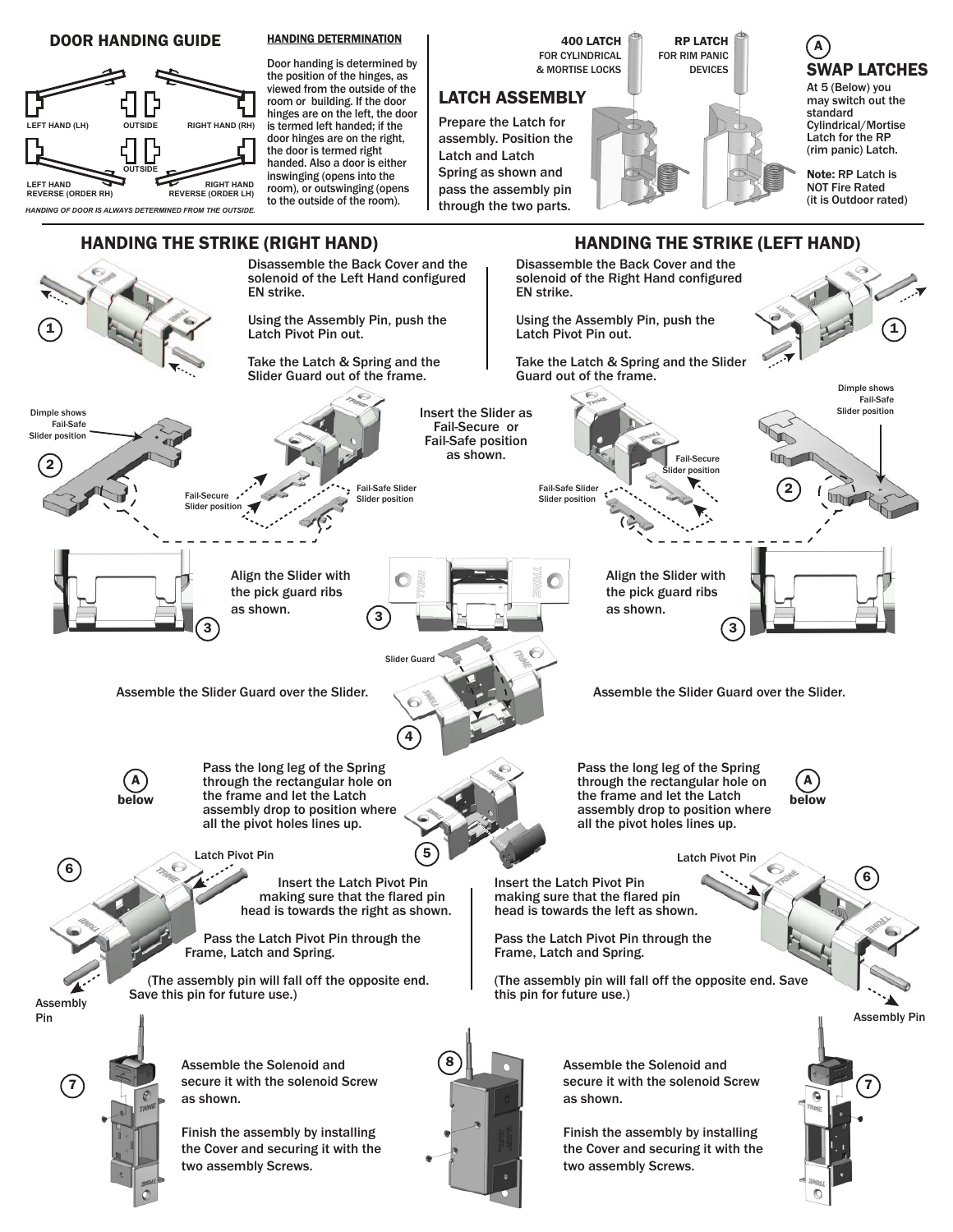### Cont... Page 2 Door Handing Determination INSTALLATION PROCEDURE:

The position of the Electric Strike in the door jamb will be the same for a right-handed door and a lefthanded door. For these installations, the Electric Strike position in the door jamb will be as shown in Figure 3.



Figure 3. Position of Electric Strike for Right Hand Inswinging and Left Hand **Outswinging** Door

In a similar manner, the position of the Electric Strike in the door jamb will be the same for a lefthanded reverse bevel door and a right -handed door. For these installations, the Electric Strike position in the door jamb will be as shown in figure (4).

Figure 4. Position of Electric Strike for Left Hand Inswinging and Right Hand **Outswinging** Door



#### **NOTE**

The EN Electric Strike must be installed with coil assembly up (wiring toward top of unit). In this position, the Electric Strike will be locked without power, Fail Secure, or locked with power, Fail Safe action. Before performing Handing Procedure, view Electric Strike in up position (wire leads at top) to determine if a handing change is required.

- For new or replacement installation in wood or metal jambs.

1. Verify that voltage rating of Electric Strike is compatible with supply voltages of installtion. Coil voltages are color coded.

| <b>WIRE LEAD</b> | <b>CODE/STRIPE</b>        |
|------------------|---------------------------|
| 12AC             | <b>Blue/Orange Stripe</b> |
| 12DC             | 2 Orange Stripe           |
| <b>24AC</b>      | <b>Blue/Black Stripe</b>  |
| 24DC             | 2 Black Stripe            |

2. Using template supplied with Electric Strike, mark door jamb for cutout and screw holes.

#### **NOTE**

For proper installation, center line of latches must be aligned with center line of Electric Strike.

3. Prepare door frame (cut out jamb if required) for Electric Strike. Leave sufficient space for splicing between power supply wiring and Electric Strike wiring.

4. If required, run new wiring to door frame mounting hole. See figure 10 for typical wiring installations. Refer to wiring chart below for correct wire size. (Total wiring length includes routing to door-release push button).

#### Total Wiring Length

| <b>To Transformer</b> | 12V   | <b>24V</b> |
|-----------------------|-------|------------|
| Up to 50 Ft           | 18AWG | 20AWG      |
| 50 to 150 ft          | 16AWG | 18AWG      |
| 150 to 300 ft         | 14AWG | 16AWG      |
| 300 to 600 ft         | 12AWG | 14AWG      |

#### **NOTE**

For DC operation, to obtain an audible signal when Electric Strike is energized, install buzzer type BZ-12 for 12VDC operation, or BZ-24 for 24VDC operation (purchased seperately), as illustrated in figure 10. 5. Hold Electric Strike upright (wiring toward top) and determine if handing is required. If so, perform handing procedure.

6. Splice Electric Strike wiring to supply wiring. Secure with wire nuts (supplied).

7. For wood and aluminum door jambs, drill pilot holes for securing Electric Strike to door jamb. For steel and aluminum door jambs, secure Electric Stike to existing mounting tabs.

8. Install Electric Strike into door jamb and secure with flat head mounting screws (supplied).

9. Verify that door operates correctly when Electric Strike is energized and not energized.

#### **NOTE**

1. Rectifier can be located either between transformer and push button, or between push button and electric strike.

2. Use either a silicon rectifier or a current regulating rectifier for converting the AC voltage at the transformer secondary to the DC for operating the electric strike.



OPTIONAL\*\* BUZZER: BZ-12 OR BZ-24 BZ-6 FOR LC VERSION